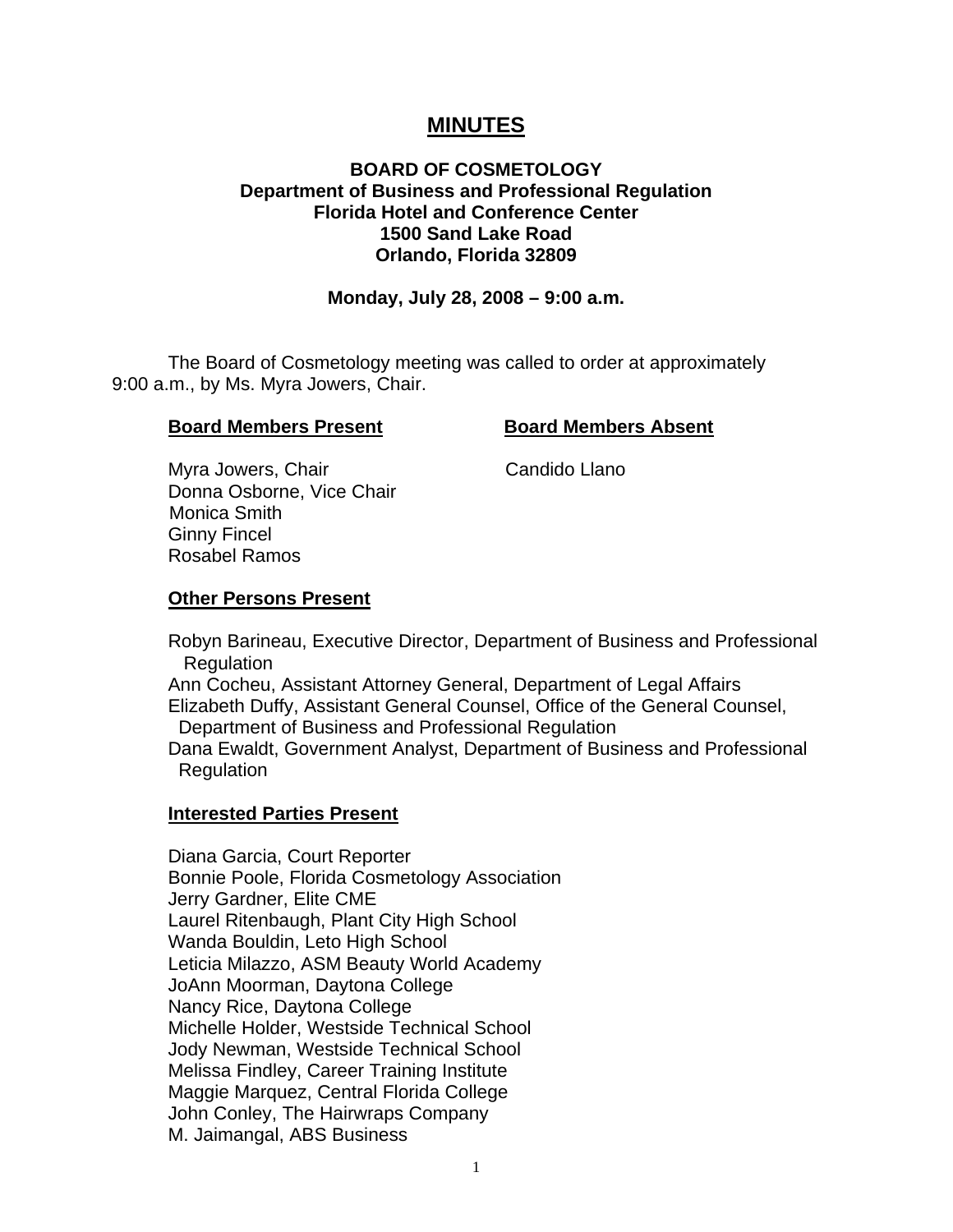Sahande Sy, Ebraiding.net Carol Smith, Ebraiding.net Carrie Crawford, Ebraiding.net Aminata Diba, Ebraiding.net Norfy Diagne, Ebraiding.net Karanco Kande, Ebraiding.net James K. Richardson, Natural Braiders Empire Patrick Q. Le, Respondent, Top Nails

 The meeting was opened with a roll call and a quorum was established. Chair Jowers excused Mr. Candido Llano's absence from the meeting.

 Ms. Robyn Barineau, Executive Director, introduced and welcomed the board's new attorney, Ms. Ann Cocheu.

## **Approval of Minutes: April 13, 2008**

Ms. Donna Osborne, Vice Chair, moved to approve the minutes from the April 13 2008, board meeting. Ms. Ginny Fincel seconded the motion. The motion passed unanimously.

#### **Disciplinary Matters**

#### **Informal Hearings**

 Regarding Case Nos. 2007-059905 and 2007-059911 against Top Nails and Patrick Q. Le of Winter Haven, Ms. Elizabeth Duffy, Assistant Attorney General, informed the board that the Respondent had elected an informal hearing in the matter. The Respondent was present for the meeting and was sworn in by the Court Reporter. Ms. Duffy presented the department's case in this matter and suggested assessing a fine of \$1,000 and costs of \$79.46. Vice Chair Osborne moved that the board find the Respondent was properly served with the Administrative Complaint, that there was competent and substantial evidence to support the allegations as set forth in the Administrative Complaint and impose a fine of \$1,000 and costs of \$79.46 to be paid over a period of six months, with the first payment of \$79.46 due within 30 days of the final order and five monthly payments of \$200 each. Ms. Fincel seconded the motion and the motion passed unanimously.

 Regarding Case No. 2007-014825 against U.S. Nails of North Palm Beach, Ms. Duffy informed the board that the Respondent had elected an informal hearing in the matter. The Respondent was not present nor represented for the meeting. Ms. Duffy presented the department's case in this matter and suggested assessing a fine of \$1,000 and costs of \$163.87, plus license suspension or revocation due to the history of non-compliance. It was noted that the fine and costs have been paid in full. Vice Chair Osborne moved that the board find the Respondent was properly served with the Administrative Complaint, that there was competent and substantial evidence to support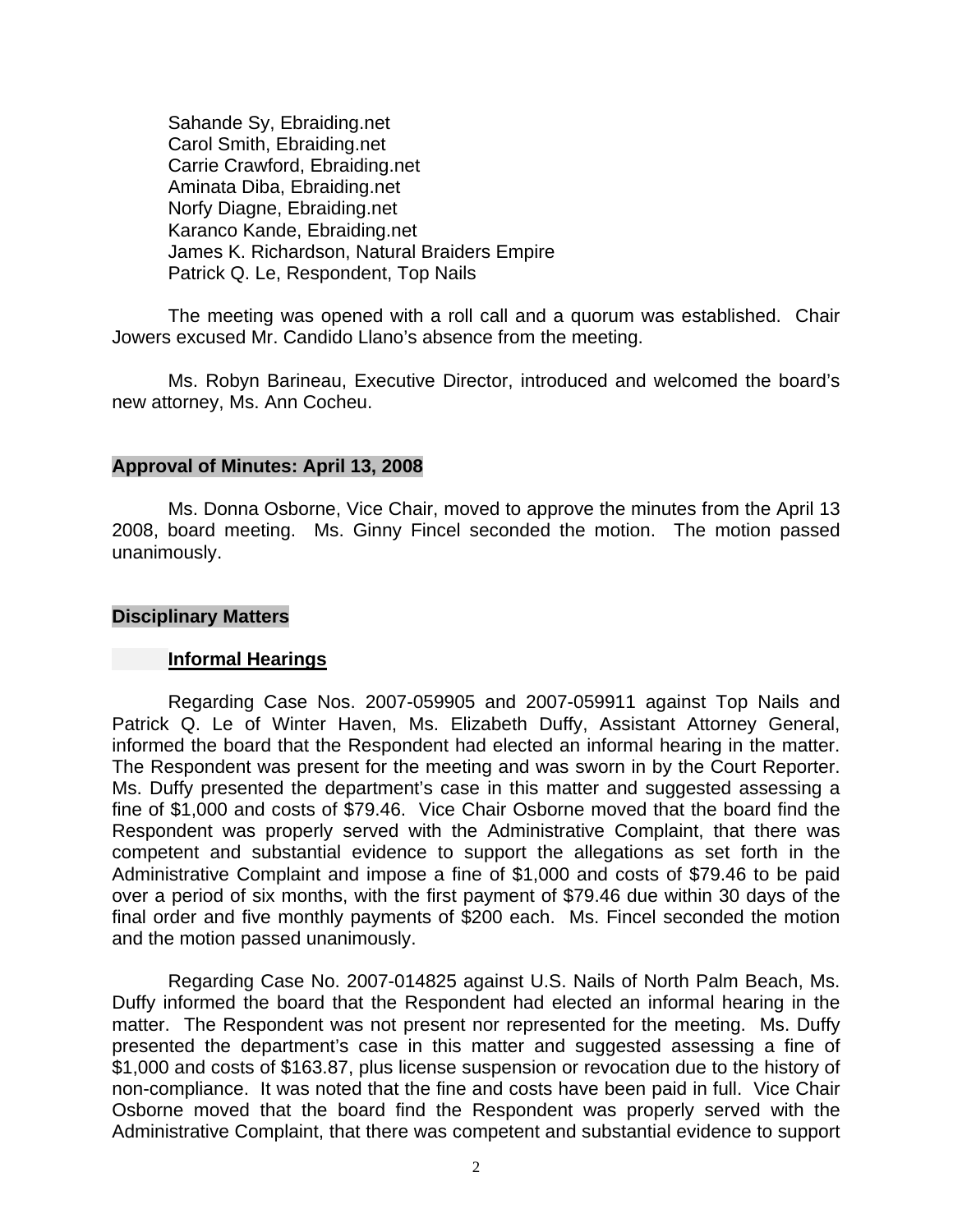the allegations as set forth in the Administrative Complaint and impose a fine of \$1,000 and costs of \$163.87, plus six months suspension of the salon license, CE84835. At the end of the six month suspension the license shall be reinstated. However, the license shall be revoked with the revocation being stayed and the licensee will be placed on one year probation. During the one year probation period, the Respondent shall be subject to two inspections to ensure that no additional violations are found. If additional violations are found, the stay of revocation shall be lifted and the cosmetology salon license, CE84835, will be permanently revoked. Ms. Fincel seconded the motion and the motion passed unanimously.

 Unless otherwise stated, by appropriate motion the board found that the Respondent was properly served with the Administrative Complaint and elected not to dispute the alleged facts, that there was competent and substantial evidence to support the allegations, that the Respondent committed the offenses as outlined in the Administrative Complaint, and imposed the penalties shown below:

- **Angel Nails and Tarnishia Thuy Tran Nguyen; Ellenton** Case Nos. 2007-046442 and 2007-046439 \$500 fine and \$121.84 costs
- **Hair Salon Surprise; Delray Beach**  Case No. 2008-001084 \$1,000 fine and \$76.25 costs
- **Hong Kim Lam and Pro Nails; Auburndale**  Case Nos. 2007-053707 and 2007-053702 \$500 fine and \$46.90 costs
- **Shelia Awah-Suh; Tampa**  Case No. 2007-056477 \$500 fine and \$62.98 costs

## **Motions for Waiver of Rights and Final Order**

 Regarding Case No. 2008-004128 against Adjo A. Adzoh of Jacksonville, Ms. Duffy presented the department's case and suggested assessing a fine of \$1,000 and costs of \$94.56. The Respondent was not present for the meeting. Vice Chair Osborne moved that the board find that the Respondent was properly served with the Administrative Complaint, the Respondent failed to respond within 21 days thereby waiving their right to elect a hearing in the matter, that the board accept the allegations as stated in the Administrative Complaint and adopt them as the findings of fact and conclusions of law of the board and impose a fine of \$1,000 and costs of \$94.56, plus one year probation against the Respondent's hair braider registration HB2414. In the event the Respondent fails to comply with the terms of the probation, the Respondent's hair braider registration will be suspended for the remaining period of the probation. Ms. Fincel seconded the motion. The motion passed unanimously.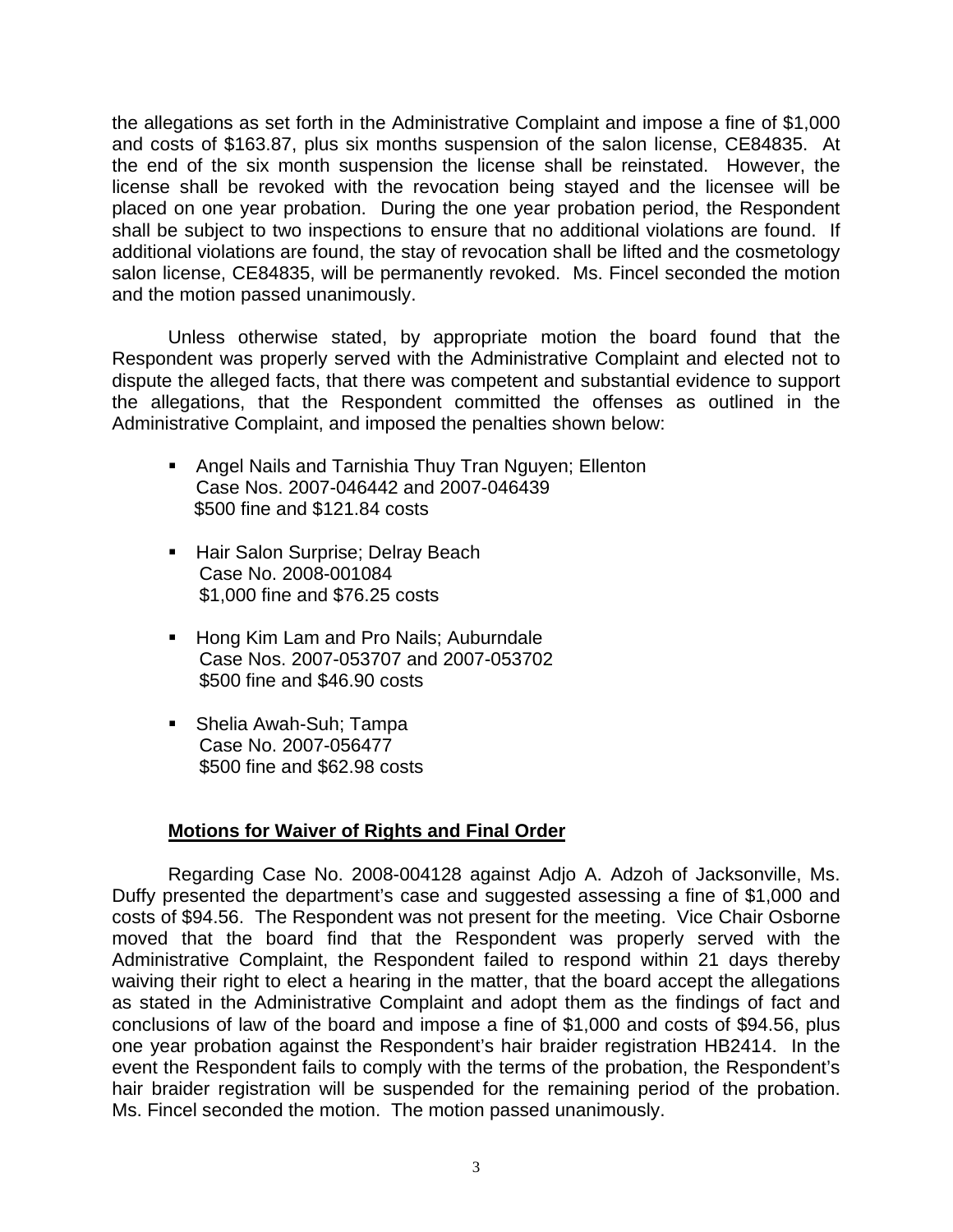Regarding Case No. 2007-035701 against Duangpron Saechua of Miami, Ms. Duffy presented the department's case and suggested assessing costs of \$170.40, plus revocation of the Respondent's nail specialist registration based on the fraudulent usage of a social security number in order to obtain the registration. The Respondent was not present or represented for the meeting. Vice Chair Osborne moved that the board find that the Respondent was properly served with the Administrative Complaint, the Respondent failed to respond within 21 days thereby waiving their right to elect a hearing in the matter, that the board accept the allegations as stated in the Administrative Complaint and adopt them as the findings of fact and conclusions of law of the board costs of \$170.40, and impose permanent revocation of the Respondent's nail specialty registration FV9556154, based on the facts presented. Ms. Monica Smith seconded the motion. The motion passed unanimously.

 Regarding Case No. 2007-023040 against Reflection Barber Shop & Beauty Salon of Tampa, Ms. Duffy presented the department's case and suggested assessing a fine of \$1,000 and costs of \$322. The Respondent was not present or represented for the meeting. Vice Chair Osborne moved that the board find that the Respondent was properly served with the Administrative Complaint, the Respondent failed to respond within 21 days thereby waiving their right to elect a hearing in the matter, that the board accept the allegations as stated in the Administrative Complaint and adopt them as the findings of fact and conclusions of law of the board and impose a fine of \$1,000 and costs of \$322. Ms. Fincel seconded the motion and the motion passed unanimously. Since the Respondent's cosmetology salon license, CE9966208, was revoked in accordance with a prior disciplinary matter, the board requested the Regional Office seek assistance from local law enforcement to ensure that the Respondent's salon is closed.

 Regarding Case No. 2007-022793 against SWA's Master Salon of West Palm Beach, Ms. Duffy presented the department's case and suggested assessing a fine of \$3,000 and costs of \$168.77 and suspension or revocation of the Respondent's cosmetology salon license CE9959032. The Respondent was not present or represented for the meeting. Vice Chair Osborne moved that the board find that the Respondent was properly served with the Administrative Complaint, the Respondent failed to respond within 21 days thereby waiving their right to elect a hearing in the matter, that the board accept the allegations as stated in the Administrative Complaint and adopt them as the findings of fact and conclusions of law of the board and impose a fine of \$3,000 and costs of \$168.77, plus a six month suspension of the license, and a revocation of the license. However, the revocation shall be stayed and the licensee placed on one year probation. During the probation the Department will conduct at least two inspections of the salon. If the fine and costs are not paid in full before the expiration of the probation period and or should any violations be found during the inspections, the stay of the revocation will be lifted and the cosmetology salon license, CE9959032, will be permanently revoked. Ms. Smith seconded the motion. The motion passed unanimously.

 Regarding Case No. 2007-008452 against Layla Ishak of South Daytona, Ms. Duffy presented the department's case and suggested assessing a fine of \$1,000 and costs of \$552.17. The Respondent was not present or represented for the meeting.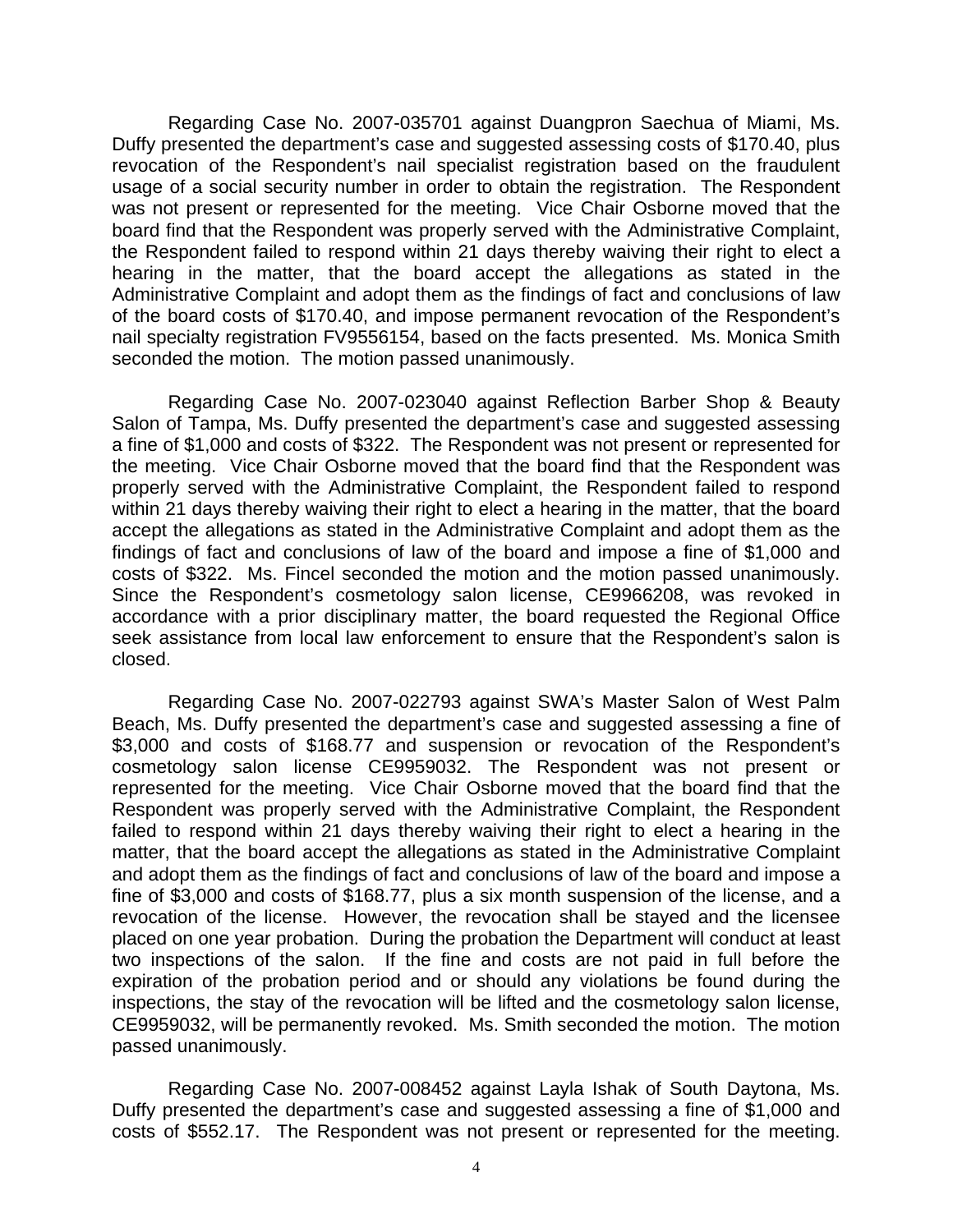Vice Chair Osborne moved that the board find that the Respondent was properly served with the Administrative Complaint, the Respondent failed to respond within 21 days thereby waiving their right to elect a hearing in the matter, that the board accept the allegations as stated in the Administrative Complaint and adopt them as the findings of fact and conclusions of law of the board and impose a fine of \$1,000 and costs of \$552.17 to be paid over a period of six months, with the first payment of \$552.17 due within 30 days of the final order and five monthly payments of \$200 each. Ms. Fincel seconded the motion and the motion passed unanimously.

 Unless otherwise stated, by appropriate motion the board found that the Respondent was properly served with the Administrative Complaint, the Respondent failed to respond within 21 days thereby waiving their right to elect a hearing in this matter, the board accepted the allegations as stated in the Administrative Complaint and adopted them as the findings of fact and conclusions of law of the board, and imposed the penalties shown below:

- **Betty Lavette Williams; Bradenton** Case No. 2007-037780 \$500 fine and \$106.36 costs
- Delhys Malik; Minneola Case No. 2007-016097 \$500 fine and \$47.23 costs
- Diamond Nails and Spa; Tampa Case No. 2007-051713 \$500 fine and \$56.80 costs
- **Dimitry Gribkoff; Royal Palm Beach** Case No. 2007-026342 \$1,000 fine and \$125.17 costs
- Giacomo S. Logiacco; Jensen Beach Case No. 2007-008814 \$1,500 fine and \$147.14 costs
- Gina M. Montes; Kissimmee Case No. 2007-064113 \$500 fine and \$107.22 costs
- Jermaine Otis Williams; West Palm Beach Case No. 2007-007699 \$1,000 fine and \$114.87 costs
- **LA Nails: Bradenton** Case No. 2007-053715 \$500 fine and \$75.59 costs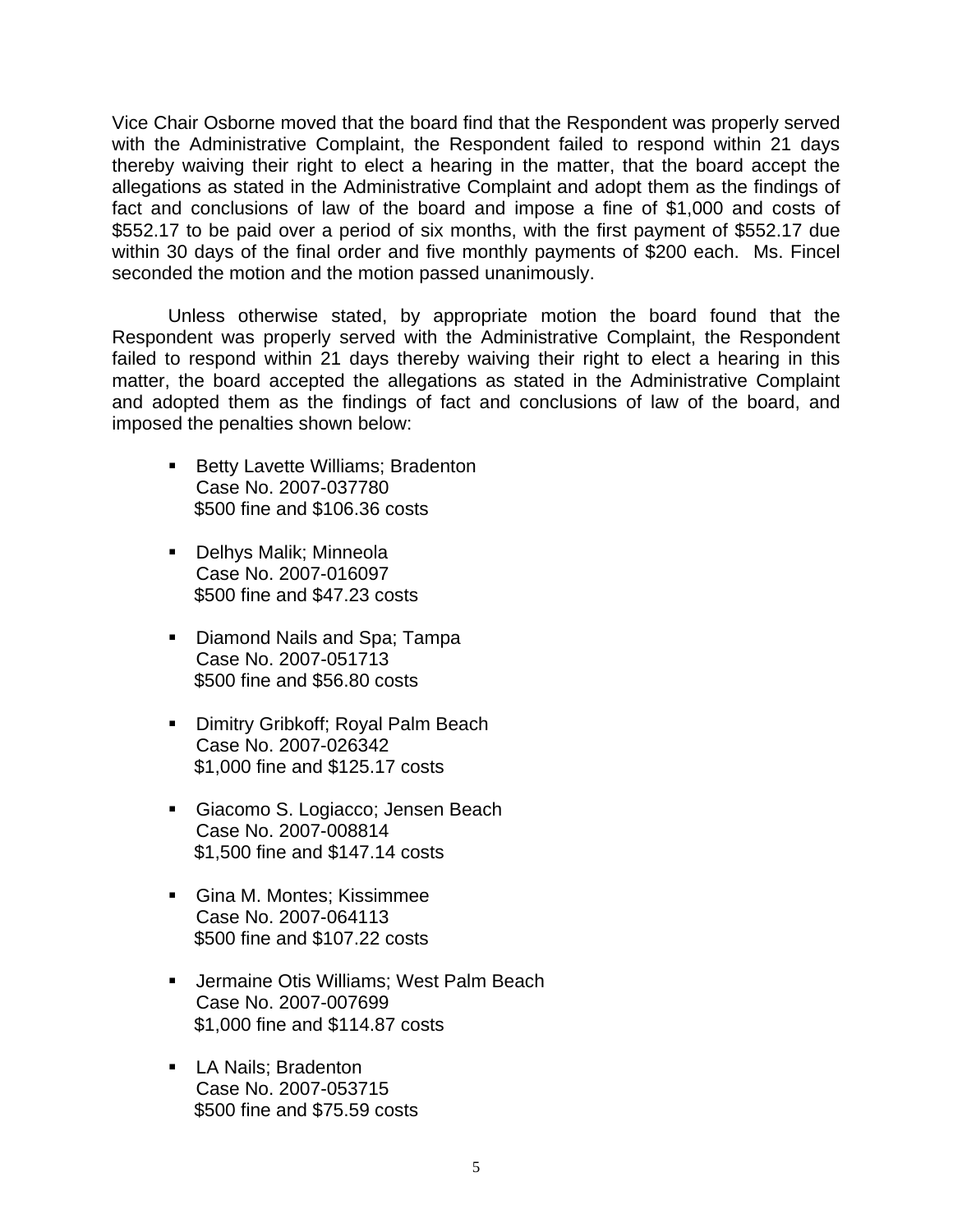- **Marie Presume: Fort Pierce** Case No. 2007-026353 \$1,000 fine and \$151.48 costs
- **Noetic Hands: Kendall** Case No. 2006-043011 \$500 fine and \$94.62 costs
- **Sharp Image Hair Salon; West Palm Beach** Case No. 2007-013127 \$1,500 fine and \$130.81 costs
- **Sylvia Sanchez; Palmetto** Case No. 2007-063386 \$1,000 fine and \$78.68 costs
- Tiffany A. Williams, d/b/a Platinum Hair Studio; Sanford Case No. 2007-002990 \$500 fine and \$30.69 costs
- **Ton Van Ho, d/b/a Golden Nails Salon; Winter Haven** Case Nos. 2007-051859 and 2007-051875 \$500 fine and \$108.15 costs
- **Willie Bryant**; Panama City Case No. 2007-056381 \$500 fine and \$52.88 costs

## **Settlement Stipulations**

 Regarding Case No. 2007-005570 against Rubiela Medina of Fort Pierce, Ms. Duffy presented the department's case and suggested assessing a fine of \$2,000 and costs of \$65.47 to be paid over a period of 12 months. Vice Chair Osborne moved that the board adopt the Stipulation of the parties as the board's final action in this matter and incorporate it and all of its terms into a Final Order. Ms. Smith seconded the motion and the motion passed unanimously.

 Regarding Case Nos. 2007-012447 and 2007-026097 against Tiffany Nails & Spa and Phu v. Cao of Vero Beach, Ms. Duffy presented the department's case and suggested assessing a fine of \$1,500 and costs of \$168.31. Vice Chair Osborne moved that the board adopt the Stipulation of the parties as the board's final action in this matter and incorporate it and all of its terms into a Final Order. Ms. Smith seconded the motion and the motion passed unanimously.

 Regarding Case Nos. 2007-053733 and 2007-053726 against Tuong Thanh Ha and Lovely Nails of Ellenton, Ms. Duffy presented the department's case and suggested assessing a fine of \$500 and costs of \$121.62. Vice Chair Osborne moved that the board adopt the Stipulation of the parties as the board's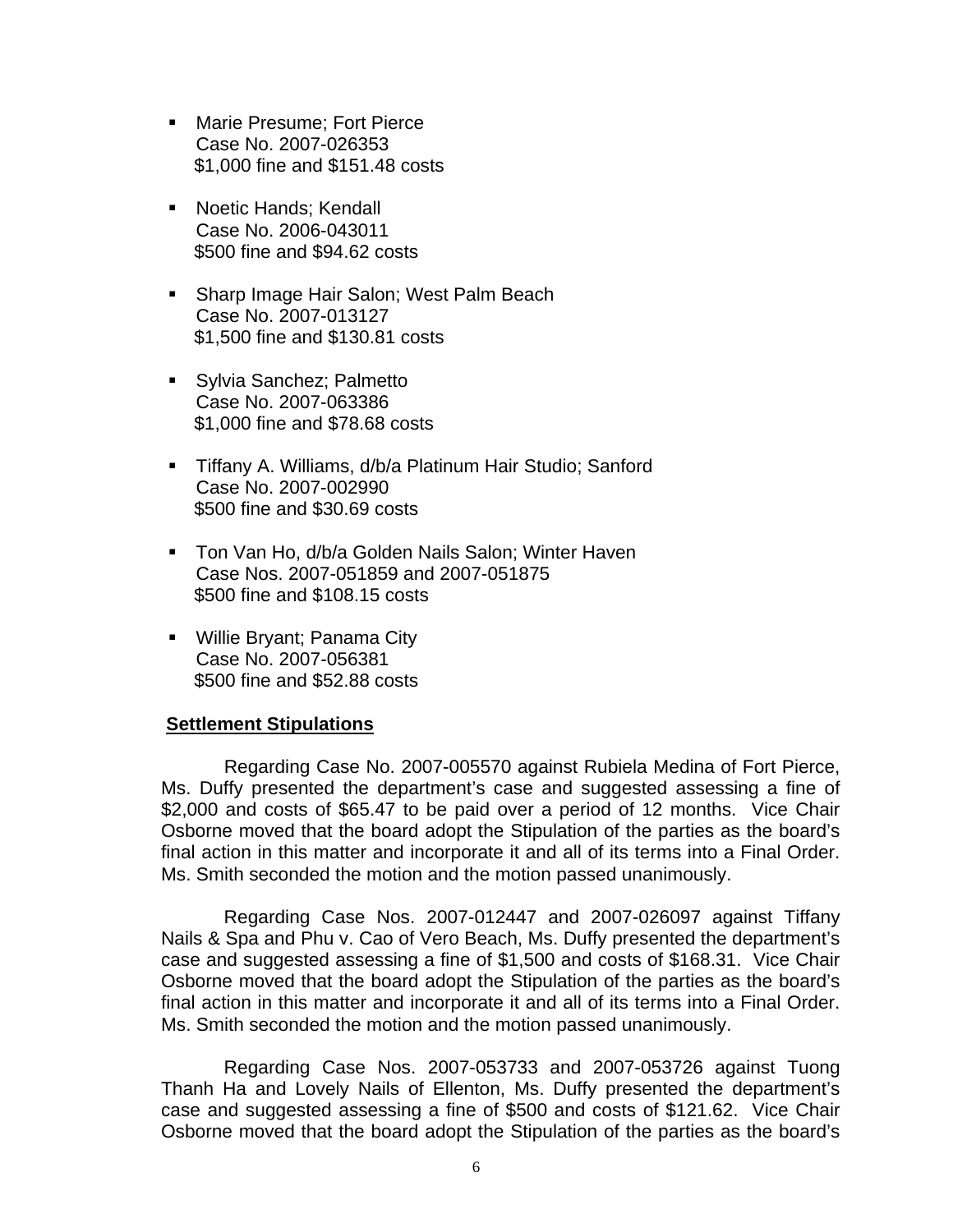final action in this matter and incorporate it and all of its terms into a Final Order. Ms. Fincel seconded the motion and the motion passed unanimously.

 Unless otherwise stated, by appropriate motion the board found the Respondent to have committed the offenses as alleged in the Administrative Complaint and adopted the Stipulation of the parties as the board's final action regarding a penalty to be imposed on the Respondent as follows:

- Amelia Ljeti; Palm Beach Case No. 2007-061671 \$1,000 fine and \$106.95 costs
- Cali Pro Nail; Sarasota Case No. 2008-008178 \$500 fine and \$119.62 costs
- Glenda Gonzalez Beauty Salon; Immokalee Case No. 2008-007556 \$1,500 fine and \$195.72 costs
- J & M Top Notch Salon; Kissimmee Case No. 2007-025547 \$500 fine and \$89.39 costs
- Kay H. Griesmeyer; St. Petersburg Case No. 2007-051813 \$500 fine and \$78.40 costs
- **Luan V. Vo and Cali Nails & Tan; Parrish** Case Nos. 2007-046591 and 2007-046582 \$500 fine and \$130 costs
- Mary Lou Elliott; Fort Lauderdale Case No. 2007-064800 \$500 fine and \$133.71 costs
- **Nail Creations; Winter Haven** Case No. 2007-055792 \$1,000 fine and \$61.70 costs
- New York Nails Salon and Linh Pham; Winter Haven Case Nos. 2008-001943 and 2008-001946 \$1,000 fine and \$71.71 costs
- **Queen Nails and Tuyet Luu; Brooksville** Case Nos. 2007-065849 and 2007-065792 \$500 fine and \$77.75 costs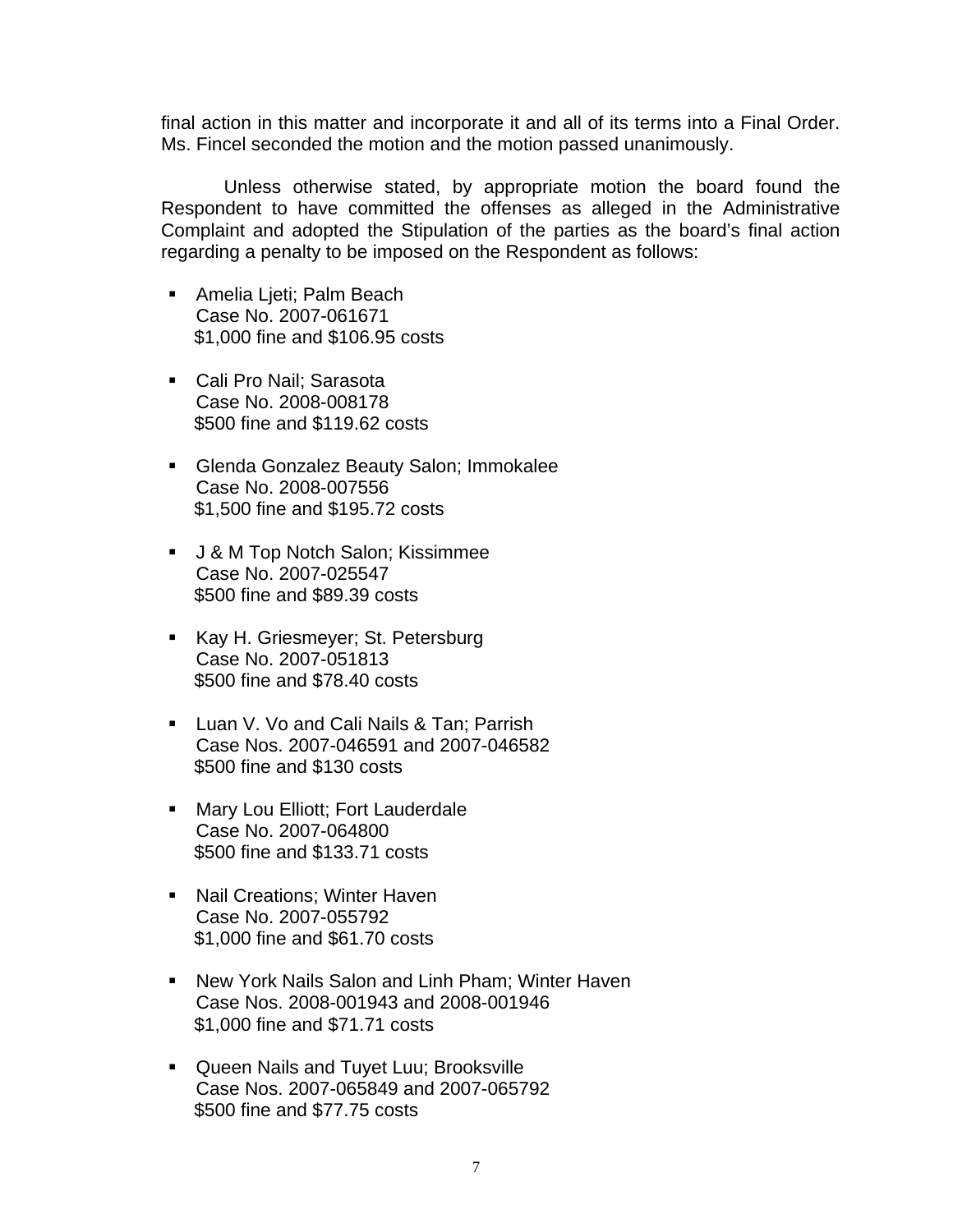- Shujie Hou Gordineer; Port Saint Lucie Case No. 2007-012439 \$1,000 fine and \$147.14 costs
- **Tania Leon: Cape Coral** Case No. 2007-029917 \$500 fine and \$142.69 costs
- **Thanh Hoa Nguyen; Wellington** Case No. 2007-005564 \$1,500 fine and \$114.47 costs
- Kelly Carson; Winter Haven Case No. 2007-056089 \$500 fine and \$81.41 costs

## **Department Attorney Report**

Ms. Duffy informed the board that as of July 7, 2008, there were 246 open cosmetology cases in the legal section.

 Ms. Duffy informed the board that she has been reassigned and that Mr. Phil Monte will be introduced at the next board meeting as their new prosecutor. Ms. Duffy thanked the board for the opportunity to have worked with them.

## **Applications**

## **Applications for Hair Braiding Courses**

COEContinuingEducation.com

After review and discussion of the course application, Ms. Fincel moved to approve the application with the contingency of correcting the Florida Laws and Rules section to reflect the most current amendments such as the pedicure footbath logbook and sanitation requirements, and the display of documents requirement. The corrected course material should be provided to the Executive Director within 30 days of the notice. Vice Chair Osborne seconded the motion and the motion passed unanimously.

Gail Harper

After review and discussion of the course application, Vice Chair Osborne moved to approve the application with the contingency of correcting the Florida Laws and Rules section to reflect the most current amendments such as the pedicure footbath logbook and sanitation requirements and the display of document requirement. The corrected course material should be provided to the Executive Director within 30 days of the notice. Ms. Smith seconded the motion and the motion passed unanimously.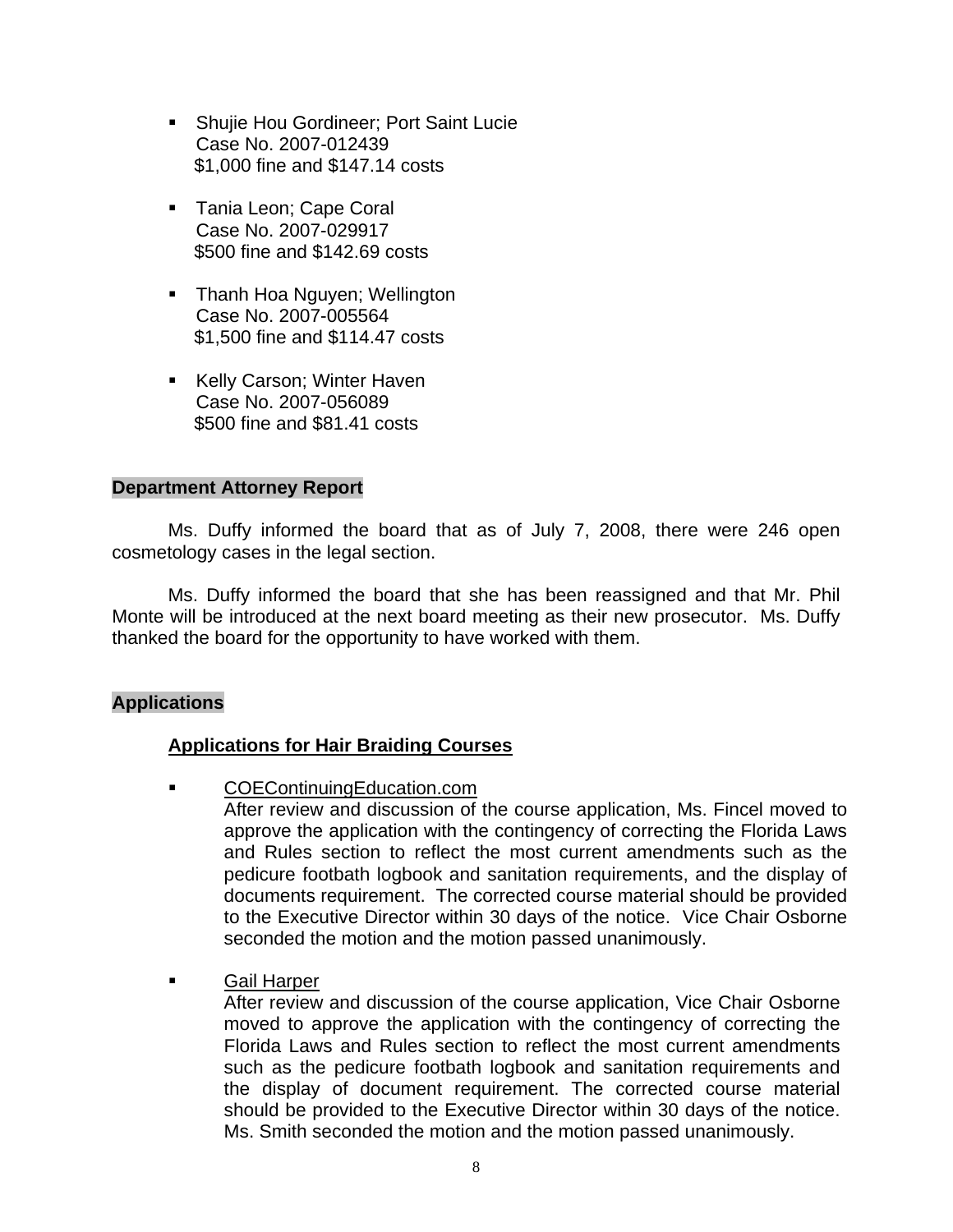# **Applications for Hair Wrapping Courses**

COEContinuingEducation.com

After review and discussion of the course application, Vice Chair Osborne moved to approve the application with the contingency of correcting the Florida Laws and Rules section to reflect the most current amendments such as the pedicure footbath logbook and sanitation requirements and the display of documents requirement, and based on the reference material being outdated. The corrected course material should be provided to the Executive Director within 30 days of the notice. Ms. Fincel seconded the motion and the motion passed unanimously.

# Celebrity School of Beauty

 After review and discussion of the course application, Vice Chair Osborne moved to deny the application based on the incorrect references throughout the material to alcohol as a disinfectant, the Florida Laws and Rules section is vague and does not include the most current information, and no reference materials were provided. Ms. Fincel seconded the motion. The motion passed unanimously.

# **Applications for Body Wrapping Courses**

Celebrity School of Beauty

After review and discussion of the course application, Vice Chair Osborne moved to deny the application based on the outdated reference material and the Florida Laws and Rules section not reflecting the most current information such as the pedicure footbath logbook and sanitation requirements and the display of documents requirement. Ms. Fincel seconded the motion and the motion passed unanimously.

COEContinuingEducation.com

After review and discussion of the course application, Vice Chair Osborne moved to approve the application with the contingency of correcting the Florida Laws and Rules section to reflect the most current amendments such as the pedicure footbath logbook and sanitation requirements, and the display of documents requirement and the incorrect references to phenol as a disinfectant. The corrected course material should be provided to the Executive Director within 30 days of the notice. Ms. Fincel seconded the motion and the motion passed unanimously.

Venus Beauty Insitute

At the January 28, 2008, board meeting, the Body Wrapping application from Venus Beauty Institute was denied. Vice Chair Osborne moved to reconsider the application as amended and presented by the provider. Ms. Smith seconded the motion. The motion for reconsideration passed unanimously.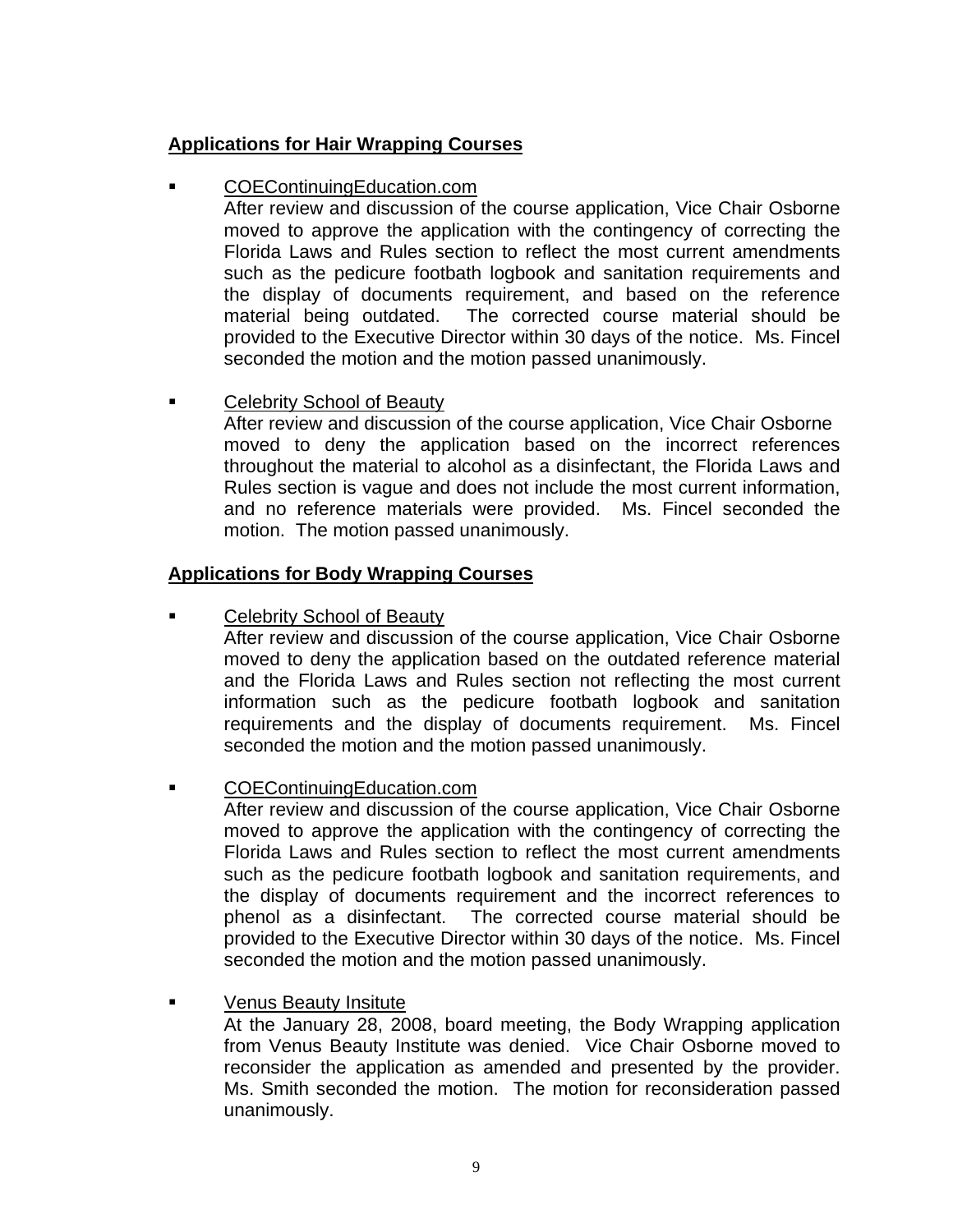After review and discussion of the course application, Vice Chair Osborne moved to approve the application with the contingency of correcting the Florida Laws and Rules section to reflect the most current information such as the pedicure footbath logbook and sanitation requirements and the display of documents requirement. Ms. Smith seconded the motion and the motion passed unanimously.

## **Initial HIV/AIDS Courses**

**Example 2** Celebrity School of Beauty

After review and discussion of the course application, Ms. Fincel moved to deny the application based on the outdated reference material and the Florida Laws and Rules section not reflecting the most current information such as the pedicure footbath logbook and sanitation requirements and the display of documents requirement. Vice Chair Osborne seconded the motion and the motion passed unanimously.

**COEContinuingEducation.com** 

After review and discussion of the course application, Vice Chair Osborne moved to approve the application with the contingency of correcting the Florida Laws and Rules section to reflect the most current amendments such as the pedicure footbath logbook and sanitation requirements and the display of documents requirement, and based on the resource references being outdated. The corrected course material should be provided to the Executive Director within 30 days of the notice. Ms. Fincel seconded the motion and the motion passed unanimously.

## **Continuing Education Provider and Course Applications**

 ASM Beauty World Academy, Inc. Course Renewal Application 16-Hour Continuing Education Course – 16 Hours Home Study At the April 13, 2008, board meeting, the 16 hour continuing education course application from ASM Beauty World Academy, Inc. was denied. Vice Chair Osborne moved to reconsider the application as amended and presented by the provider. Ms. Fincel seconded the motion. The motion for reconsideration passed unanimously.

After review and discussion of the course material, Ms. Fincel moved to approve the application. Vice Chair Osborne seconded the motion. The motion passed unanimously.

 COEContinuingEducation.com Course Application 16-Hour Cosmetology Course – 16 Hours Internet After review and discussion of the course application, Vice Chair Osborne moved to deny the application since the Florida Laws and Rules section did not reflect the most current information, based on the incorrect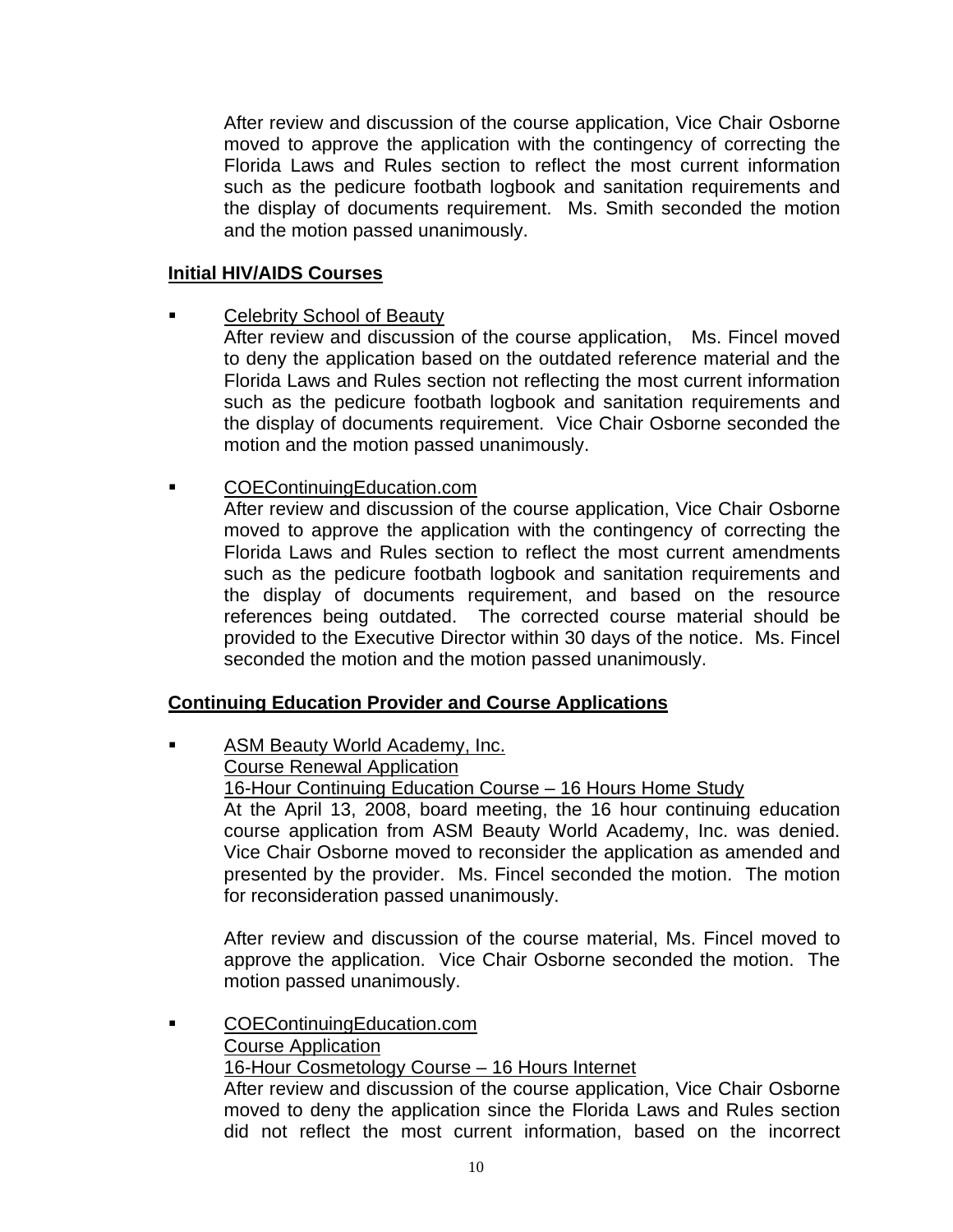reference to alcohol and phenols as disinfectants, and no publication dates were provided for the resource materials. Ms. Fincel seconded the motion and the motion passed unanimously.

 COEContinuingEducation.com Course Application

# 16-Hour Esthetician Course – 16 Hours Internet

After review and discussion of the course application, Vice Chair Osborne moved to deny the application since the Florida Laws and Rules section did not reflect the most current information, based on the incorrect reference to alcohol and phenols as disinfectants, and no publication dates were provided for the resource materials. Ms. Fincel seconded the motion and the motion passed unanimously.

# COEContinuingEducation.com

# Course Application

# 16-Hour Manicurist Course – 16 Hours Internet

After review and discussion of the course application, Vice Chair Osborne moved to deny the application since the Florida Laws and Rules section did not reflect the most current information, based on the incorrect reference to alcohol and phenols as disinfectants, and no publication dates were provided for the resource materials. Ms. Fincel seconded the motion and the motion passed unanimously.

 Cosmetologycampus.com Course Renewal Application Pedicures From A Podiatrist's Perspective – 2 Hours Internet After review and discussion of the course application, Vice Chair Osborne moved to approve the application. Ms. Smith seconded the motion and the motion passed unanimously.

# **The Hairwraps Company**

# Course Application

## AIDS/HIV – 2 Hours Internet

After review and discussion of the course application, Vice Chair Osborne moved to approve the application. Ms. Fincel seconded the motion and the motion passed unanimously.

# Cosmetologycampus.com

# Course Application

Florida 16-Hour Cosmetology Package – 16 Hours Internet

After review and discussion of the course material, Vice Chair Osborne moved to deny the application based on the source reference materials being outdated and based on the course outline being vague and incomplete.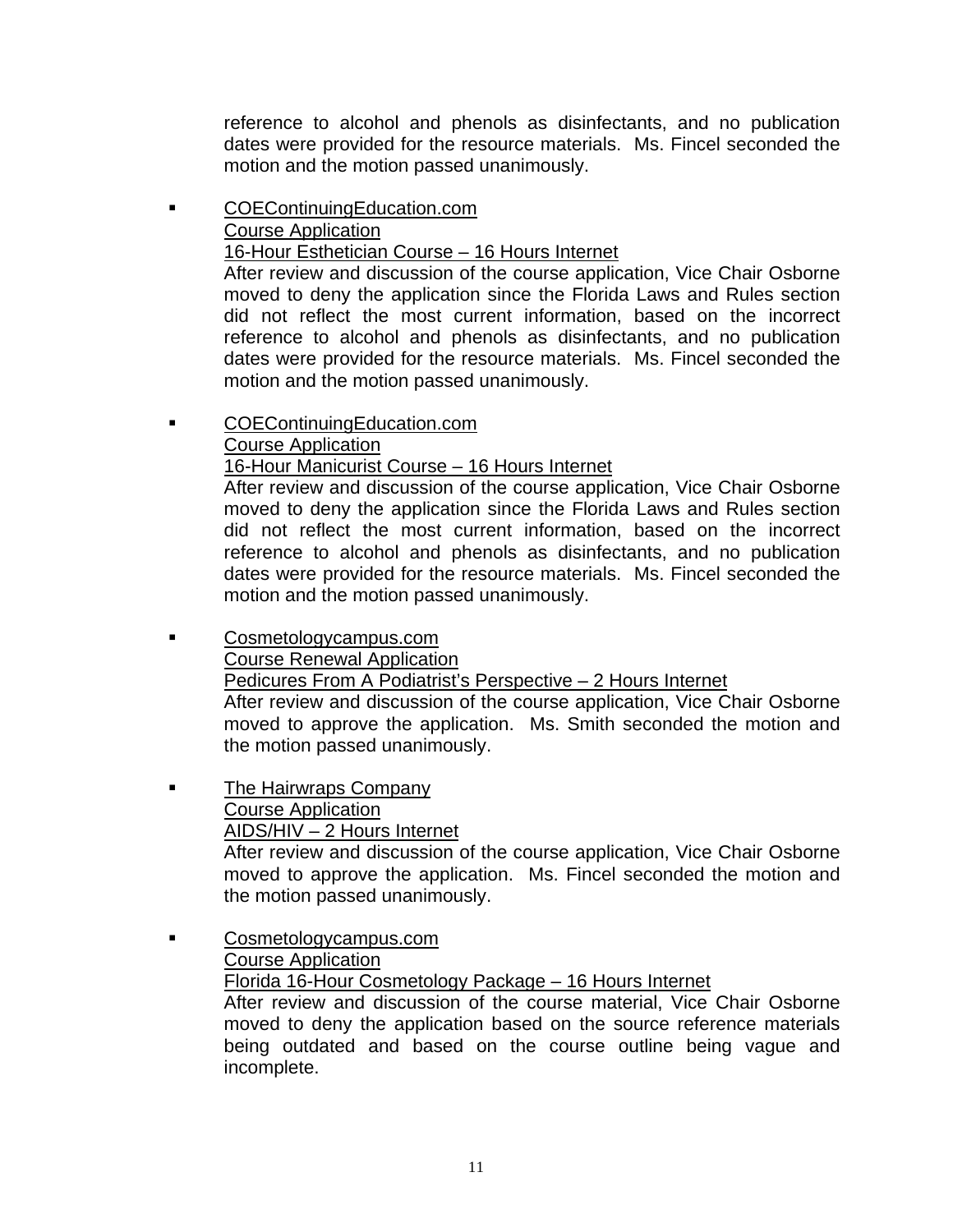www.Stylisted.com Course Application Florida 16-Hour Cosmetology Course – 16 Hours Internet After review and discussion of the course material, Ms. Fincel moved to deny the application based on there being no dates reflected for the resource reference material. Vice Chair Osborne seconded the motion. The motion passed unanimously.

## **Endorsement Applications**

- Audrone Kvietkiene Endorsing from Lithuania and Illinois
	- Ms. Barineau informed the board that Ms. Audrone Kvietkiene was applying for licensure by endorsement and that the application was forwarded for their review since Ms. Kvietkiene received her cosmetology education from Lithuania. Ms. Kvietkiene also holds a current and active cosmetology license from Illinois which was received by endorsement from Lithuania. Ms. Kvietkiene was present for the meeting and was sworn in by the Court Reporter. After review of the documentation, Vice Chair Osborne moved that the board approve Ms. Kvietkiene for licensure by endorsement. Ms. Fincel seconded the motion and the motion passed unanimously.

 Ms. Barineau requested the board's guidance regarding endorsement applicants who received their initial cosmetology education from out-of-country. The board agreed that if an individual originally licensed in another country and who obtained a cosmetology license in another state that has similar or more stringent requirements than Florida, they are eligible to endorse their license in Florida.

## **Committee Reports**

## **Continuing Education Committee – Ginny Fincel, Chair**

 Ms. Fincel had no additional report at this time. Chair Jowers thanked Ms. Fincel for her work regarding the review process of the continuing education course applications.

## **Rule Committee Report – Donna Osborne, Chair**

 A rules workshop will be conducted on October 12, 2008, for development of the facial curriculum referenced in Chapter 61G5-22, Florida Administrative Code.

## **Legislative Committee – Donna Osborne, Chair**

 Vice Chair Osborne mentioned the veto of SB996. A copy of Governor Crist's veto letter was included in the agenda for informational purposes.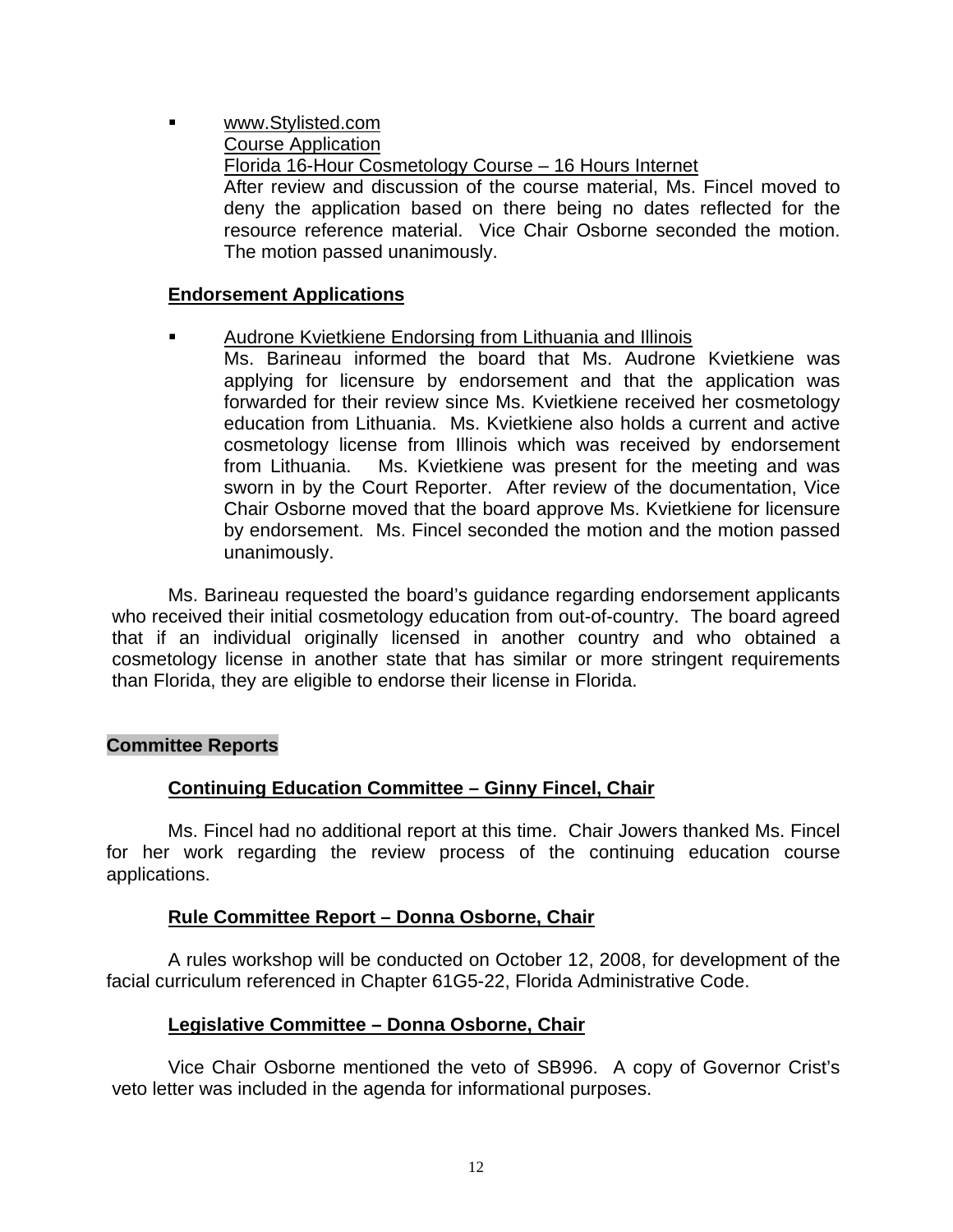## **New Business**

## Use of Lancets for Acne

 Ms. Smith noted that the Florida cosmetology laws and rules do not address the usage of lancets for acne other than a vague reference in the cosmetology act definition mentioning that cosmetology services should not be intrusive to skin or tissues of the body. Ms. Smith's research indicated that when a lancet is used properly in the normal extraction process, the implement gently pricks a pustule (or pimple) to release the contents and that "un-capping" a pustule is not considered an intrusion to live tissue.

 Ms. Cocheu cautioned the board on this discussion so as not to be misinterpreted as making policy or rule. It was Ms. Cocheu's suggestion that specific inquiries be filed as a petition for a declaratory statement.

## House Bill 7109 – Small Business Regulatory Relief Act

 Ms. Cocheu informed the board of a newly passed bill, HB7109, and the impact on all boards regarding rule development and amendments. The bill places a requirement that an economic impact statement must be provided each time a new rule is created or an existing rule is amended.

## House Bill 601 – An Act Relating to the Department of Business and Professional Regulation

 Ms. Barineau informed the board of a newly passed bill, HB601, allowing a cosmetology school student to submit their examination application within 100 hours of completion of the 1,200 hour program. It was agreed to further discuss the implementation of HB601 at the rules workshop being conducted in October.

## **Other Business**

## **Executive Directors Report**

 Financial Report, March 31, 2008 – Operating Account Financial Report, March 31, 2008 – Unlicensed Activity Account

 Ms. Barineau informed the board that as of March 31, 2008, the balances in the Operating and Unlicensed Activity Accounts were \$976,658 and \$929,690 respectively and that they are projected to remain in a positive cash posture through 2012.

## Complaints and Investigative Statistics Report July 2007- May 2008

 Ms. Barineau informed the board that the complaints and investigative statistics report for July 2007 through May 2008 was included in the agenda for informational purposes.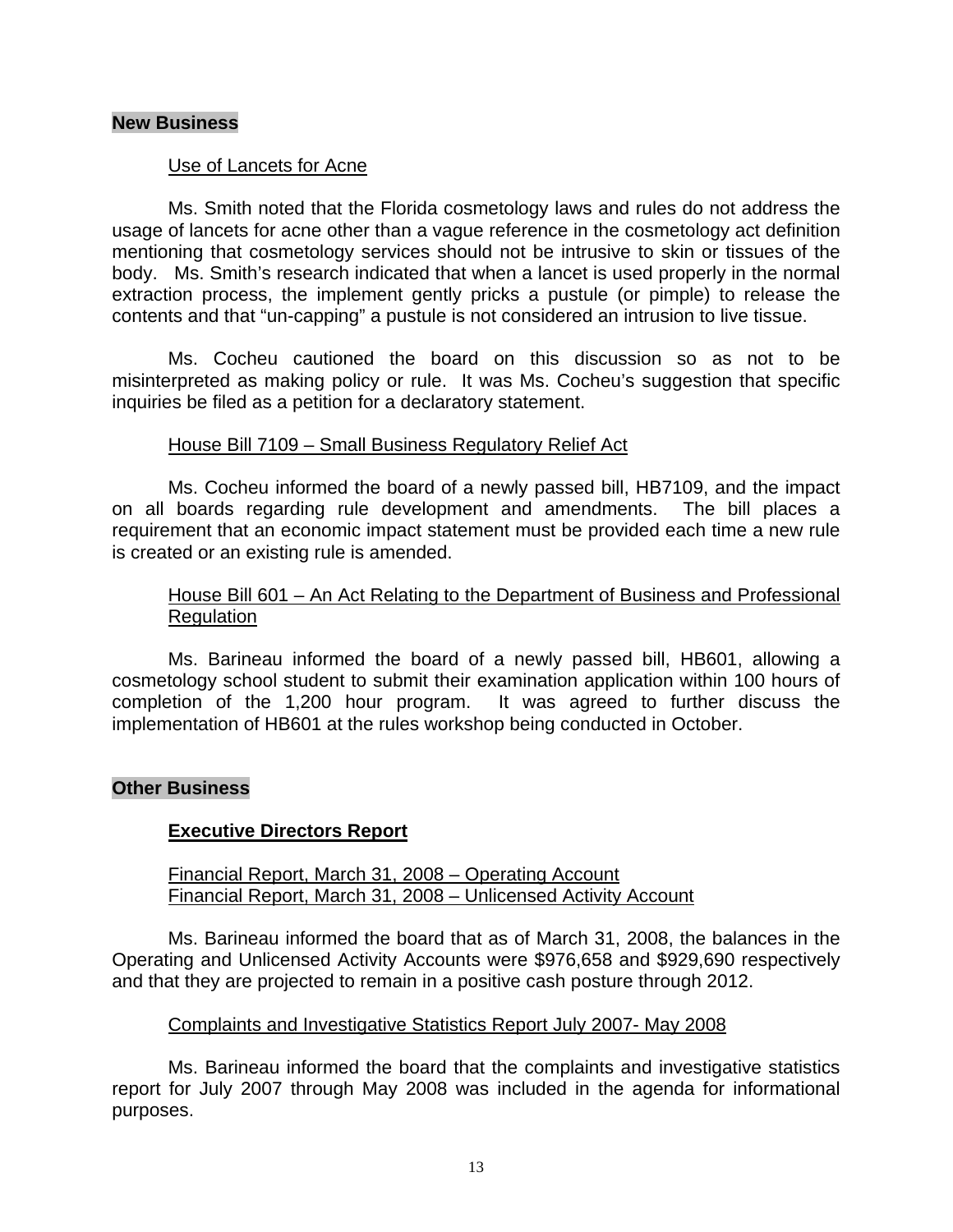Ms. Barineau mentioned the recent press surrounding a new pedicure procedure being offered in salons in other states called fish pedicures. Since the release of the story, the board office has received inquiries regarding the service being offered in salons in Florida. The board agreed to research this matter and discuss this topic at the October board meeting.

## **Regulation Report**

Ms. Barineau stated that there was nothing further to report at this time.

# **Bureau of Education and Testing**

Ms. Barineau stated that there was nothing further to report at this time.

# **Board Member Comments**

There were no further comments.

## **Chairperson Comments**

 Chair Jowers expressed her appreciation to the board members for their time, effort, and dedication to the cosmetology profession.

## **Public Comments**

## Ebraiding.net, LLC Regarding Florida Hair Braider Registration

 Ms. Carol Smith and Ms. Carrie Crawford from Ebraiding.net informed the board of their legislative proposal to create a hair braiding license. The proposal allows hair braiders to use hair extensions and wefts and also suggested the hair braiding training program be at least 190 hours as opposed to the current 16 hours. Ms. Crawford stated that Representative Rouson has expressed an interest in assisting with this proposal.

 The board thanked Ms. Smith and Ms. Crawford for keeping them informed of their legislative proposal.

## Dr. Jody Newman and Ms. Michelle Holder Regarding Distance Learning

 Dr. Jody Newman and Ms. Michelle Holder with Orange County Public Schools, Westside Technical School, informed the board that their school is in the early development stages of the theory portion of the cosmetology curriculum being offered as distance learning via on-line. Dr. Newman noted that the concept of distance learning is a future trend and has been accepted and approved by the Department of Education. Distance learning is not considered to be a correspondence course, that it would be led and monitored by a cosmetology instructor, and that the student would still be required to attend the classroom for the hands-on lab portion of the curriculum.